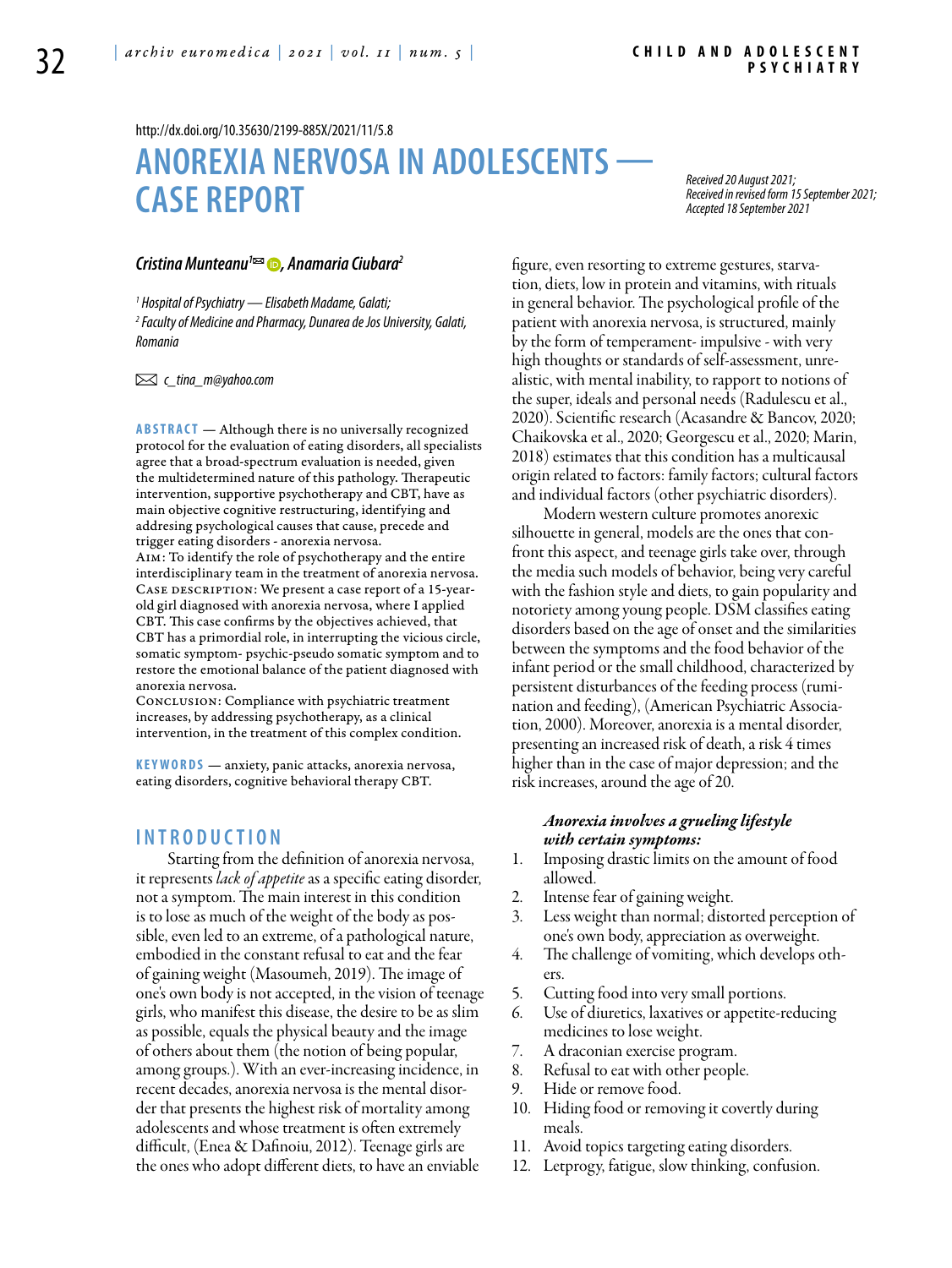#### **Ch i l d a n d A d o l e s c e n t P s y c h i a t r y**

- 13. Muscle weakness and loss of muscle mass.
- 14. Edema of the extremities.
- 15. Feeling cold, intolerance to low temperatures.
- 16. Constipations.
- 17. Irritable colon, (Anorexie..., n.d.).

Treatment for anorexia is carried out through an intradisciplinary therapeutic approach (doctors, mental health specialists, dietitians, psychologists, psychotherapists). The alternative to the treatment of anorexia is supportive psychotherapy and CBT. Family therapy is another therapeutic method, especially in the case of adolescents, who cannot make good decisions about eating or the process of growth and education.

## *Warning signs to best identify anorexia nervosa, emotionally and behaviorally:*

- 1. Dramatic weight loss.
- 2. Wearing loose clothing to hide weight loss.
- 3. The teenager is concerned about weight, food, calories, grams of fat and diets, excessively.
- 4. Refuses to eat certain foods, switching to restrictions against certain categories of foods (e.g. no carbs).
- 5. Complains of constipation, abdominal pain, cold intolerance, lethargy and or excess energy.
- 6. Develop food rituals (e.g. eating food in a certain order, excessive chewing, rearranging food on a plate.)
- 7. Arranges meals for others but without eating.
- 8. He seeks excuses to avoid meal times or situations involving food.
- 9. Expresses the need to burn calories taken.
- 10. Maintains an excessive and rigid exercise regime, despite weather, fatigue, illness or injury.
- 11. Retires socially from the group of friends and ordinary activities.
- 12. Has limited social spontaneity.
- 13. He has an intense fear of gaining weight or being fat, even if he is underweight, (Dafinoiu, 2010).

In the self-starvation cycle of anorexia nervosa, the body is denied essential nutrients that it needs to function normally. Thus the body is forced to slow down all its processes to save energy, resulting in serious medical consequences.

## **C ASE DESC RI P TION**

C.R., aged 15, the student shows up for therapy, accompanied by her father. The patient was diagnosed with anorexia nervosa six months ago and is undergoing psychiatric treatment. In the last two months, the teenager, amid an overloaded period, has shown panic

attacks, accompanied by feelings of helplessness and anxiety, about everything: that she will not pass the national evaluation exam and always finds it difficult to concentrate.

The patient experiences states of physical weakness and has an intense fear of gaining weight or being fat, even if it is underweight; has a limited spontaneity and withdraws from the group of friends and from ordinary activities and she becomes more and more socially isolated and considers that all children of her age are mischievous and often make comments to her physical appearance and her grades obtained at school. The teenager states that: she does not like school and the school environment, all this exhausts her mentally, daily and the only activity to which she responds with pleasure is: drawing, being passionate about cartoons — ANIME, spends a lot in front of the computer, watching movies and finds all kinds of excuses to avoid meal times or to participate actively in different tasks. The investigation of the more distant history shows that in the past the teenager had social relationship problems and was the victim of bullying, both in school and in the group of friends. Symptoms of anxiety, low self-esteem and pessimism are general states in its conduct.

C.R. is the third daughter in the family and is very attached to her father and the teenager mentions that he represents the reference person for her. The mother is hyperprotective and is always careful with the child's eating behavior and offers her a lot of information about nutrition, being the manager of a store profile. The affective relationship with the other two older sisters is deficient, with disorganized attachment, due to age differences between generations and that the two come from another marriage of the mother. The patient has also received psychological counseling and specialized therapeutic support, but considers that no specialist has so far been able to stimulate her, cognitively or emotionally, the teenager being very resistant to stimuli and manifesting states of chronic boredom and inner vacuum. It is observed from psychological examination, a marked and persistent disturbance of identity, with uncertainties regarding: self-image or sexual orientation, long-term objectives or vocational orientation, preferred type of friends and repeated self-mutilation behavior. The patient is extremely sensitive to the notion of rejection and experiences the feeling of abandonment, following the lowest stressor and therefore has a greater need for control and self-control. Cognitive style is described as inflexible and impulsive, with rigid abstractions, adolescent emotions fluctuate between hope and despair, because, consider that external circumstances are far beyond her control and therefore identify and the inability to tolerate frustration.